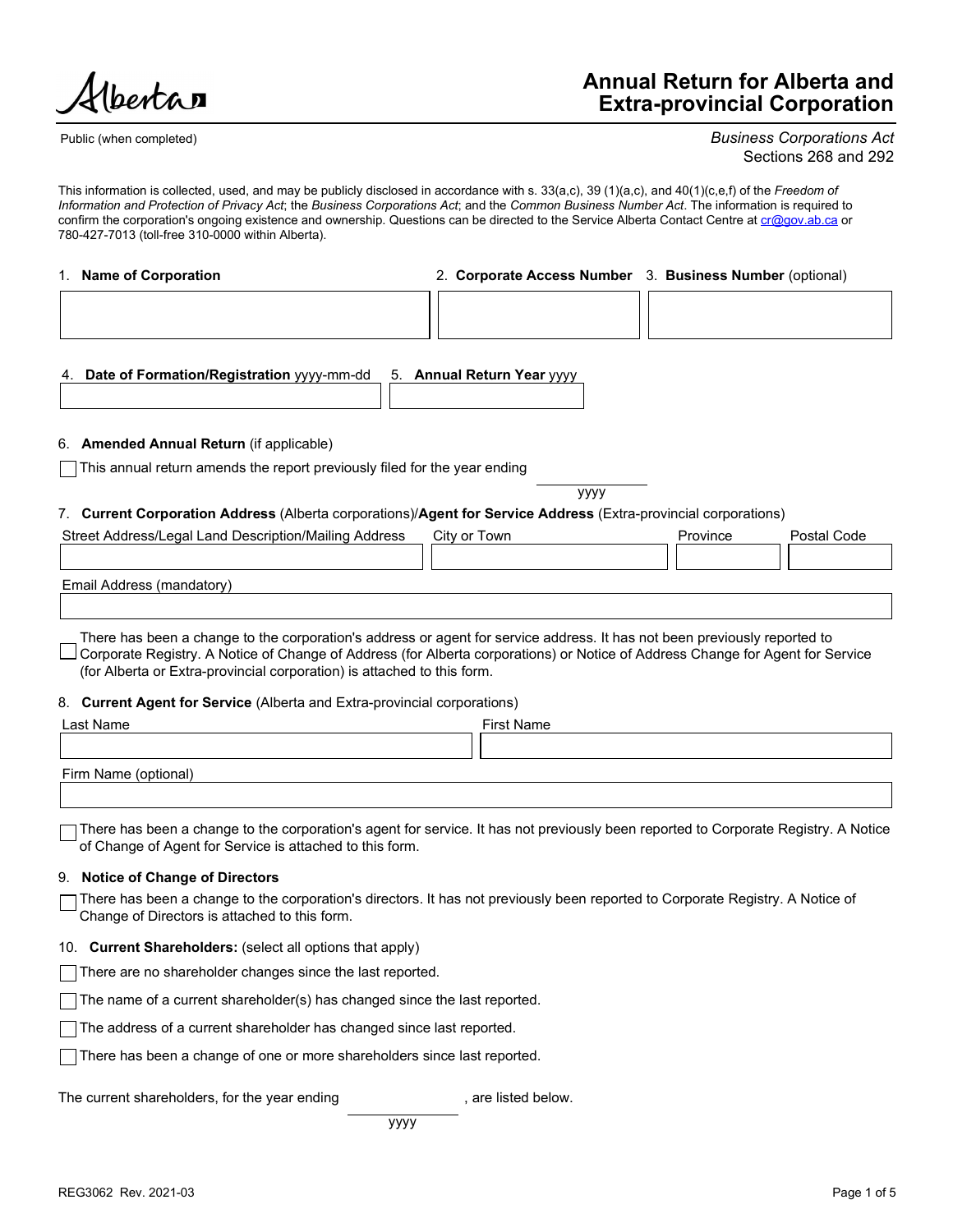## Shareholder Name

| <b>Stidlenoluer Name</b>                                     |                        |                 |                                         |
|--------------------------------------------------------------|------------------------|-----------------|-----------------------------------------|
| <b>Last Name/Corporation Name</b>                            |                        |                 |                                         |
|                                                              |                        |                 |                                         |
| <b>First Name</b>                                            |                        | Middle Name     |                                         |
| Shareholder's New Name (if applicable)                       |                        |                 |                                         |
| Last Name/Corporation Name                                   |                        |                 |                                         |
|                                                              |                        |                 |                                         |
| <b>First Name</b>                                            |                        | Middle Name     |                                         |
|                                                              |                        |                 |                                         |
| <b>Address</b><br><b>Street/Mailing Address</b>              |                        |                 |                                         |
|                                                              |                        |                 |                                         |
| City or Town                                                 | Province/State/Country | Postal/Zip Code | Corporate Access Number (if applicable) |
|                                                              |                        |                 |                                         |
| <b>Percentage of Issued Voting Shares</b><br> %              |                        |                 |                                         |
|                                                              |                        |                 |                                         |
| <b>Shareholder Name</b><br><b>Last Name/Corporation Name</b> |                        |                 |                                         |
|                                                              |                        |                 |                                         |
| <b>First Name</b>                                            |                        | Middle Name     |                                         |
|                                                              |                        |                 |                                         |
| Shareholder's New Name (if applicable)                       |                        |                 |                                         |
| Last Name/Corporation Name                                   |                        |                 |                                         |
|                                                              |                        |                 |                                         |
| First Name                                                   |                        | Middle Name     |                                         |
|                                                              |                        |                 |                                         |
| <b>Address</b><br><b>Street/Mailing Address</b>              |                        |                 |                                         |
|                                                              |                        |                 |                                         |
| City or Town                                                 | Province/State/Country | Postal/Zip Code | Corporate Access Number (if applicable) |
|                                                              |                        |                 |                                         |
| <b>Percentage of Issued Voting Shares</b><br>$\frac{9}{6}$   |                        |                 |                                         |
|                                                              |                        |                 |                                         |
|                                                              |                        |                 |                                         |
|                                                              |                        |                 |                                         |
|                                                              |                        |                 |                                         |
|                                                              |                        |                 |                                         |
| REG3062 Rev. 2021-03                                         |                        |                 | Page 2 of 5                             |
|                                                              |                        |                 |                                         |
|                                                              |                        |                 |                                         |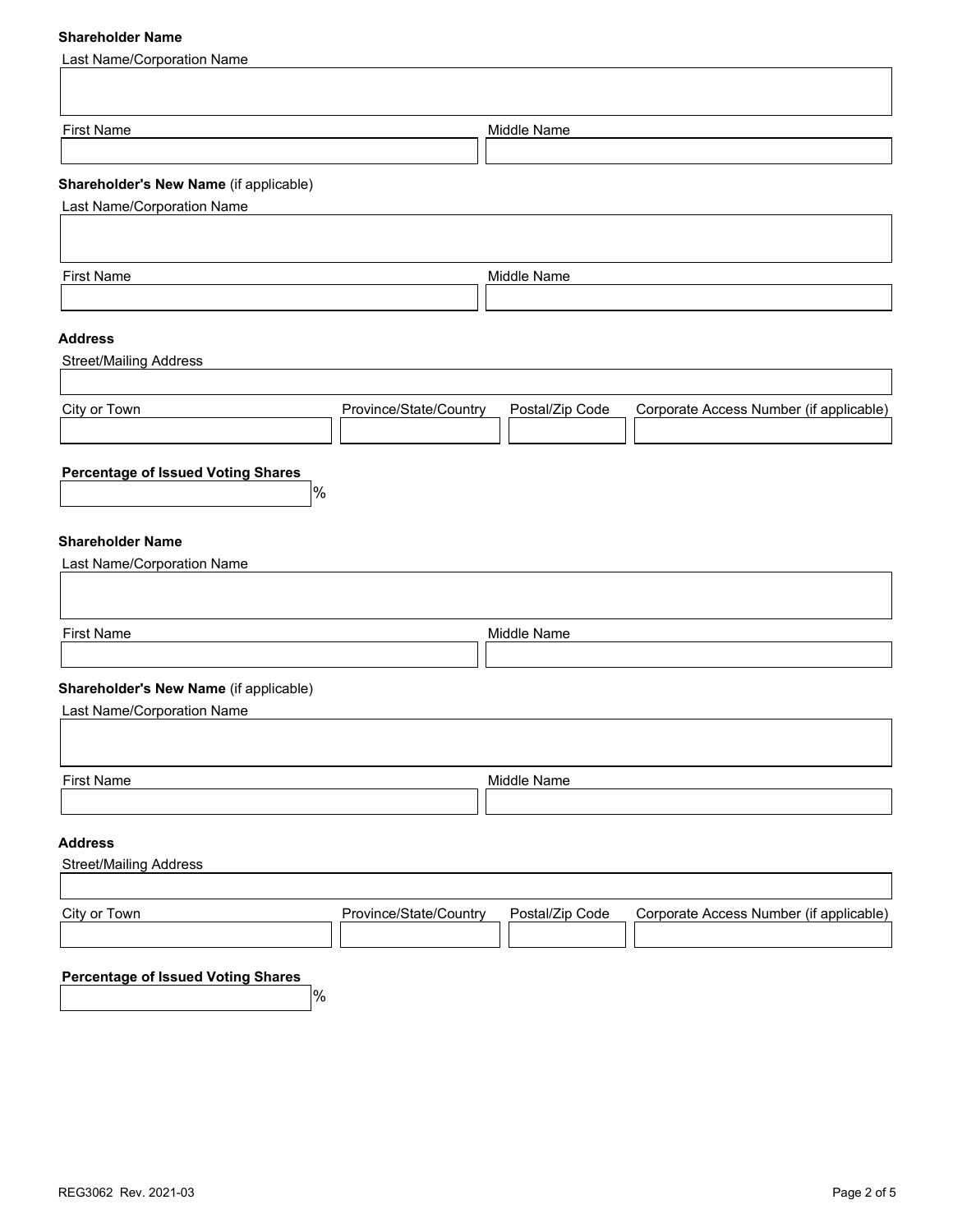# Shareholder Name

| <b>Shareholder Name</b>                                                        |                        |                 |                                         |
|--------------------------------------------------------------------------------|------------------------|-----------------|-----------------------------------------|
| <b>Last Name/Corporation Name</b>                                              |                        |                 |                                         |
|                                                                                |                        |                 |                                         |
|                                                                                |                        |                 |                                         |
| <b>First Name</b>                                                              |                        | Middle Name     |                                         |
|                                                                                |                        |                 |                                         |
| Shareholder's New Name (if applicable)                                         |                        |                 |                                         |
| <b>Last Name/Corporation Name</b>                                              |                        |                 |                                         |
|                                                                                |                        |                 |                                         |
| <b>First Name</b>                                                              |                        | Middle Name     |                                         |
|                                                                                |                        |                 |                                         |
|                                                                                |                        |                 |                                         |
| <b>Address</b>                                                                 |                        |                 |                                         |
| <b>Street/Mailing Address</b>                                                  |                        |                 |                                         |
|                                                                                |                        |                 |                                         |
| City or Town                                                                   | Province/State/Country | Postal/Zip Code | Corporate Access Number (if applicable) |
|                                                                                |                        |                 |                                         |
| <b>Percentage of Issued Voting Shares</b>                                      |                        |                 |                                         |
|                                                                                | %                      |                 |                                         |
|                                                                                |                        |                 |                                         |
|                                                                                |                        |                 |                                         |
| 11. Authorized Representative/Authorized Signing Authority for the Corporation |                        |                 |                                         |
|                                                                                |                        |                 |                                         |
|                                                                                |                        |                 |                                         |

| <b>First Name</b>             | Middle Name (optional) | Last Name                   |
|-------------------------------|------------------------|-----------------------------|
| Relationship to Corporation   | Email Address          | Telephone Number (optional) |
| Date of Submission yyyy-mm-dd |                        | Signature                   |
|                               |                        |                             |
|                               |                        |                             |
|                               |                        |                             |
|                               |                        |                             |
|                               |                        |                             |
|                               |                        |                             |
|                               |                        |                             |
|                               |                        |                             |
| REG3062 Rev. 2021-03          |                        | Page 3 of 5                 |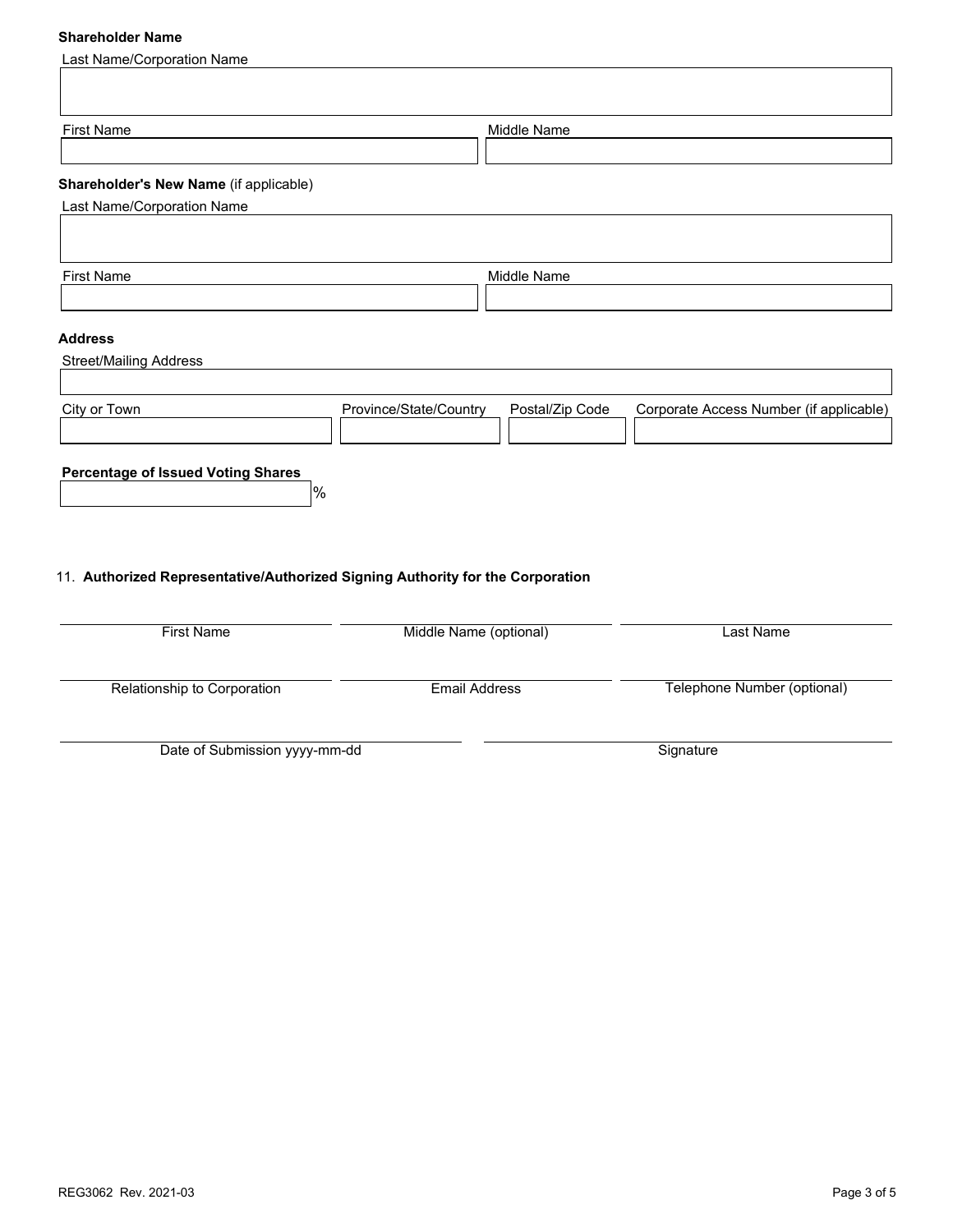# Annual Return for Alberta and Extra-provincial Corporation

Business Corporations Act

## **INSTRUCTIONS**

Use this form when the original form sent to the corporation was not received or cannot be located. The completed form must be submitted to an authorized Corporate Registry Service Provider. The authorized representative of the corporation must present their identification to the service provider in order to register this information. **Annual Return for Alberta and Extra-provincial**<br> *Business Corporations Act*<br>
this form when the original form sent to the corporation was not received or cannot be locate<br>
this form when the original form sent to the cor **INNUMERATE SET THE ANNUMERATE AND EXECT AND ARREST CORPORATION ENTERT THE ANNUAL THE ANNUAL RETURN THE ANNUAL RETURN THE ANNUAL RETURN THE ANNUAL RETURN THE ANNUAL RETURN THE ANNUAL RETURN INTO THE ANNUAL RETURN INTO THE** 

 The shareholder information on an annual return must be current as of the last day of the corporation's anniversary month. An amended annual return can be submitted when the most recently-filed annual return contained incorrect shareholder information.

A corporation must file an annual return every year, even if there have not been any shareholder changes. Failure to file the annual return could result in the corporation's dissolution or cancellation of registration.

- Item 1. Enter the full, legal name of the corporation. The corporation name appears on every certificate or document issued by the Registrar of Corporations.
- Item 2. Enter the corporate access number of the corporation. The corporate access number appears on every certificate or document issued by the Registrar of Corporations.
- 
- Item 4. Enter an Alberta corporation's date of formation or an Extra-provincial corporation's date of registration in Alberta. The date appears on the formation/registration certificate issued by the Registrar of Corporations.
- - amalgamation.
		- e.g. If the corporation was incorporated on March 20, 2014, the annual return year ending is March 31 of each following year.
	- For an Extra-provincial corporation, the annual return year end is the end of the anniversary of the month of registration in Alberta.
- Item 6. Insert a checkmark in this space when the form is for an amended annual return, i.e. a document that provides correct, replacement information for a previously-filed annual return.
	- Enter the year for the annual return which is being replaced by this annual return.
	- When an amended annual return is for a year previous to the last annual return filed, send a signed copy of the amended annual return to directly to Corporate Registry for processing. Address: Box 1007 Station Main, Edmonton AB T5J 4W6.
- Item 7. Enter the current registered office/mailing address for an Alberta corporation or the current address of the agent for service for an Extra-provincial corporation.
	- When there has been a change of registered office/mailing address for an Alberta corporation, enter a checkmark and complete and submit a Notice of Change of Address. Forms are available on the Government of Alberta website.
	- When there has been a change of address for the agent for service for an Alberta or Extra-provincial corporation enter a checkmark and complete and submit a Notice of Address Change for Agent for Service for Alberta and Extra-provincial Corporation. Forms are available on the Government of Alberta website.
	- Enter the current email address. (mandatory)
	- When there has been a change of the corporation's email address, enter the new email address so the corporation will continue to receive a reminder to file its annual return.
- Item 8. All Alberta and Extra-provincial corporations must have an agent for service with a physical address located in Alberta. Enter the last and first name and firm name (optional) of the current agent for service for an Alberta or Extra-provincial corporation.
	- When there has been a change of agent for service for an Alberta or Extra-provincial corporation, enter a checkmark and complete and submit a Notice of Change of Agent for Service for Alberta and Extra-provincial Corporation. Forms are available on the Government of Alberta website.
- When there has been a change of address for the agent for service for an Alberta or Extra-provincial comporation<br>
eris a checkmark and complete and subties and subties of Address Character (Extra-provincial Corporation, Fo Item 9. When there has been a change in the directors previously reported, enter a checkmark and complete and submit a Notice of Change of Directors or Notice of Address Change for Directors. Forms are available on the Government of Alberta website.
	- Item 10. Enter a checkmark in the appropriate box to indicate whether or not there are any changes since shareholder information was last reported.
		- Enter the full names and addresses, percentages of issued voting shares, and corporate access number (for corporation shareholders) for the current shareholders holding the four highest percentages of issued voting shares.